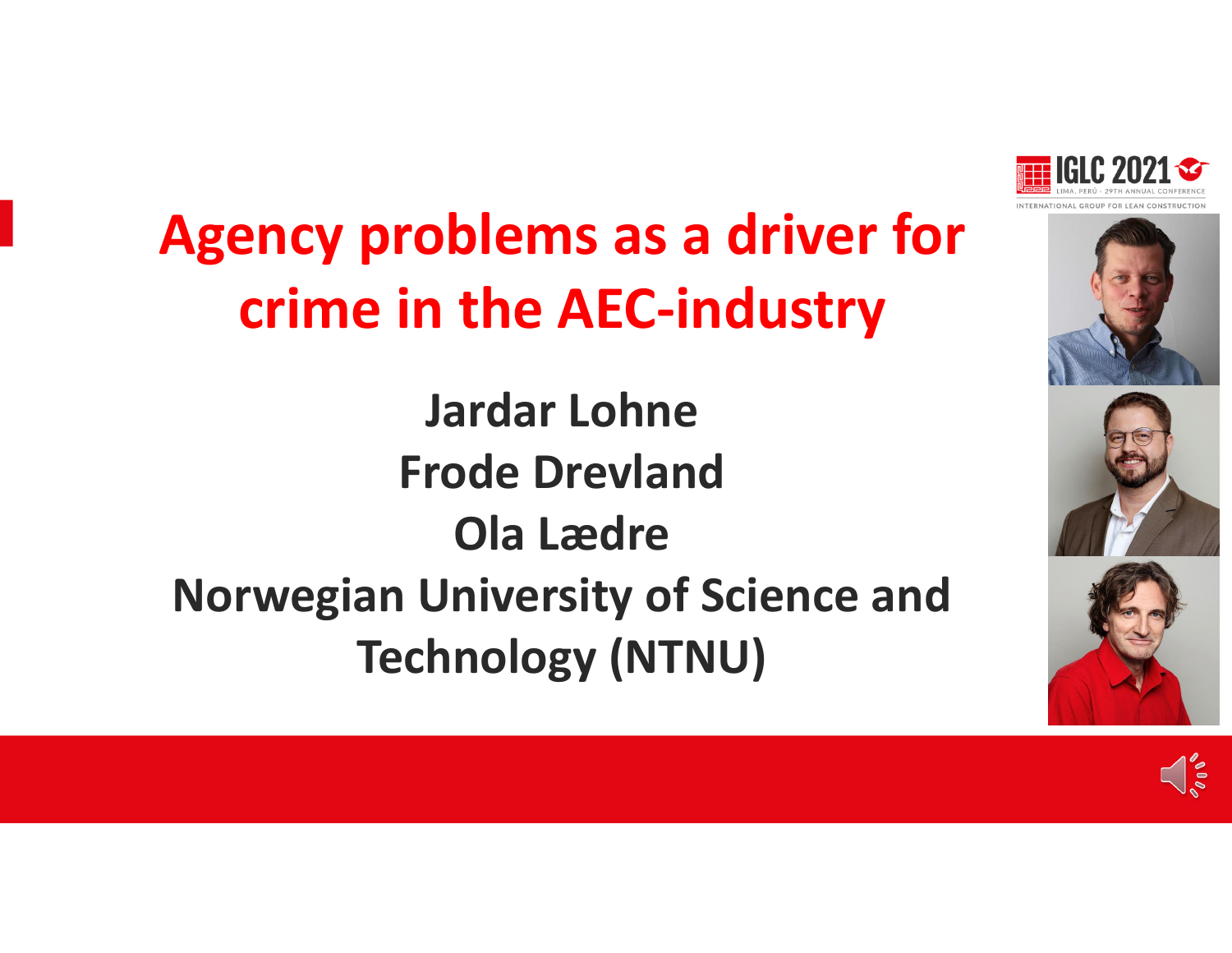

#### **Research questions**

- 1. What are the structural drivers for criminal activities in the AEC industry?
- 2. To what extent do findings from the Norwegian context correspond with these theoretical insights?
- 3. Based on the above, what measures can be envisaged for countering the criminal activity identified?

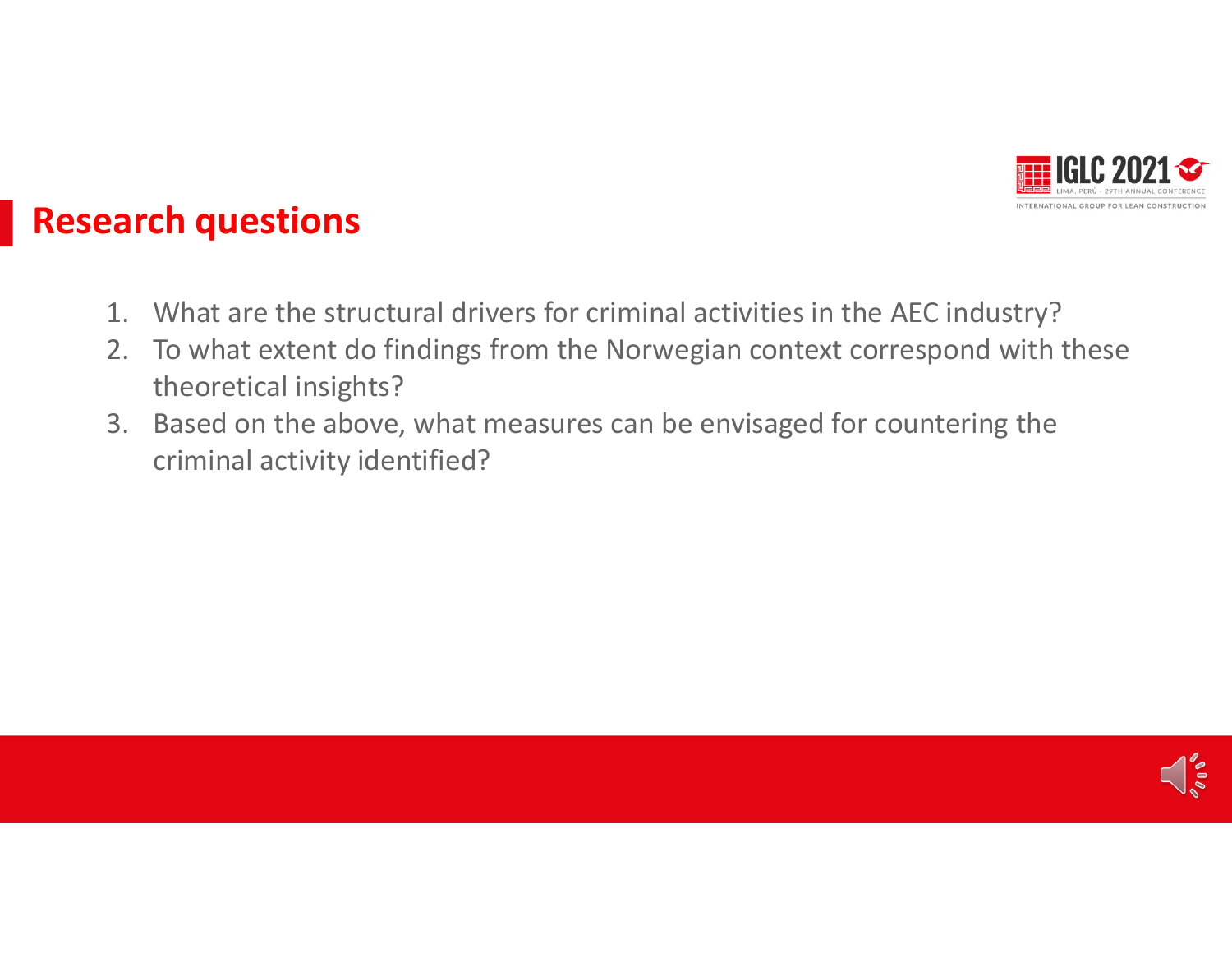

#### **Methodology**

A conceptual paper that springs from empirical research:

- $\bullet$ Overarching scoping literature review
- $\bullet$ • 220 semi-structured interviews
- •• A survey

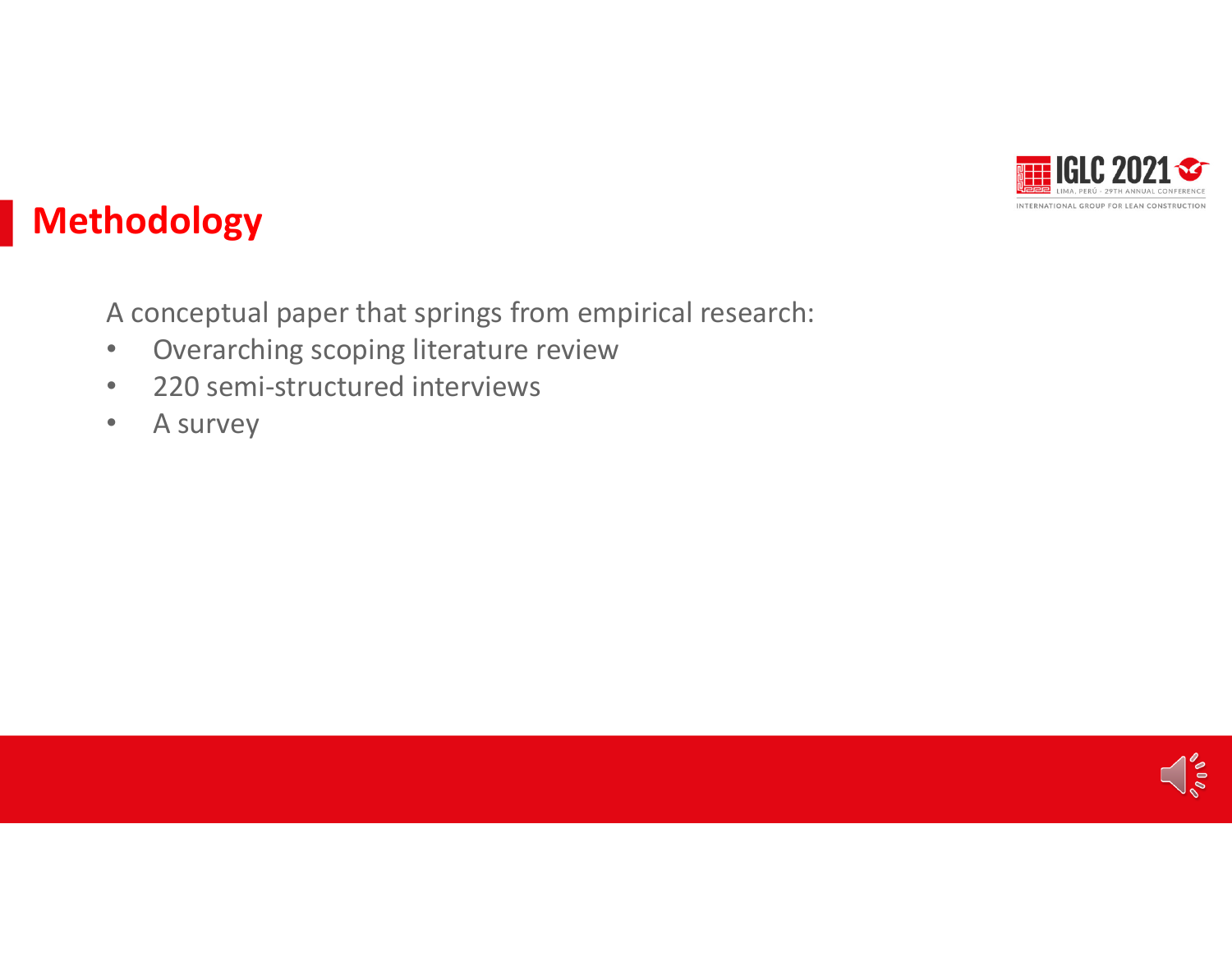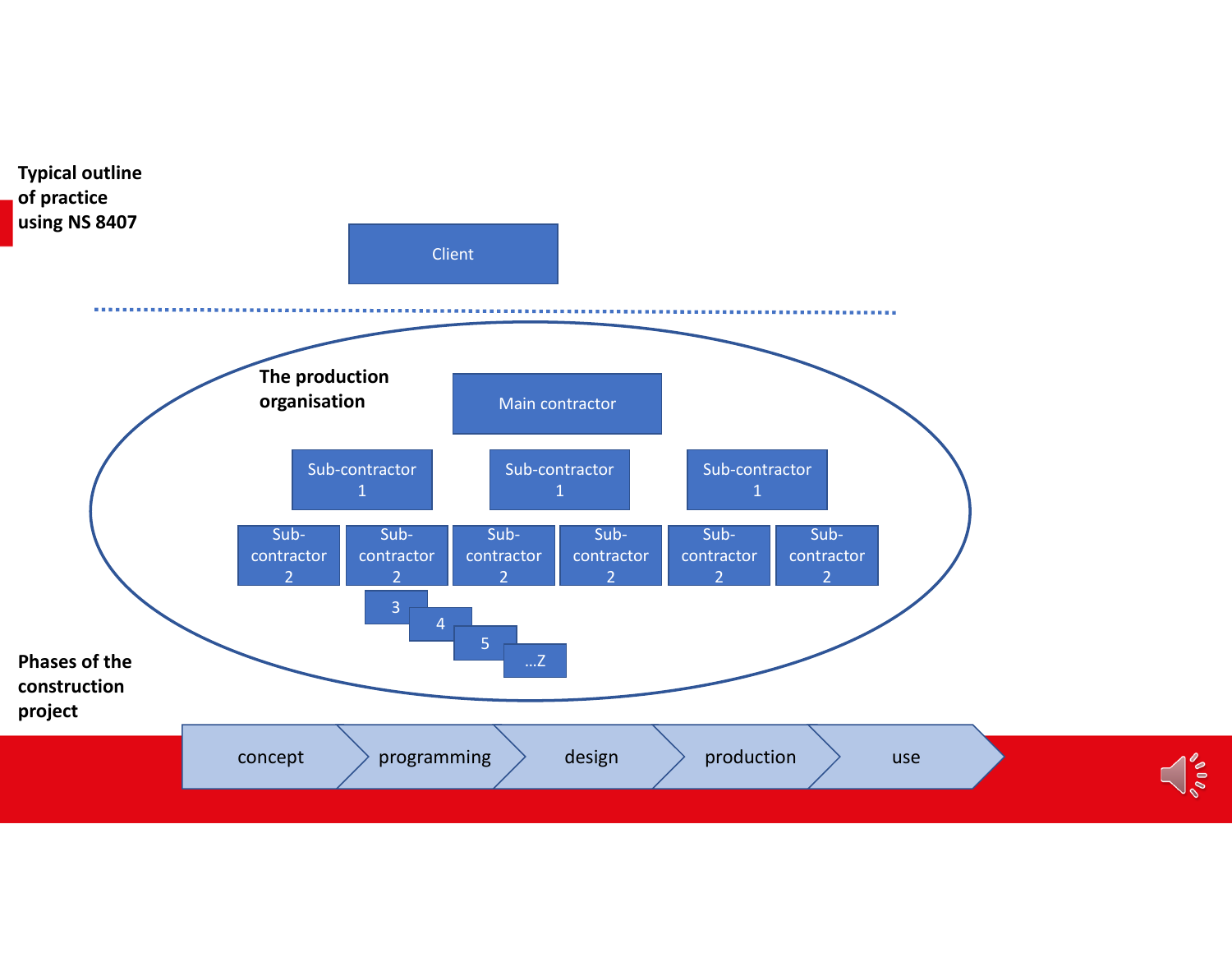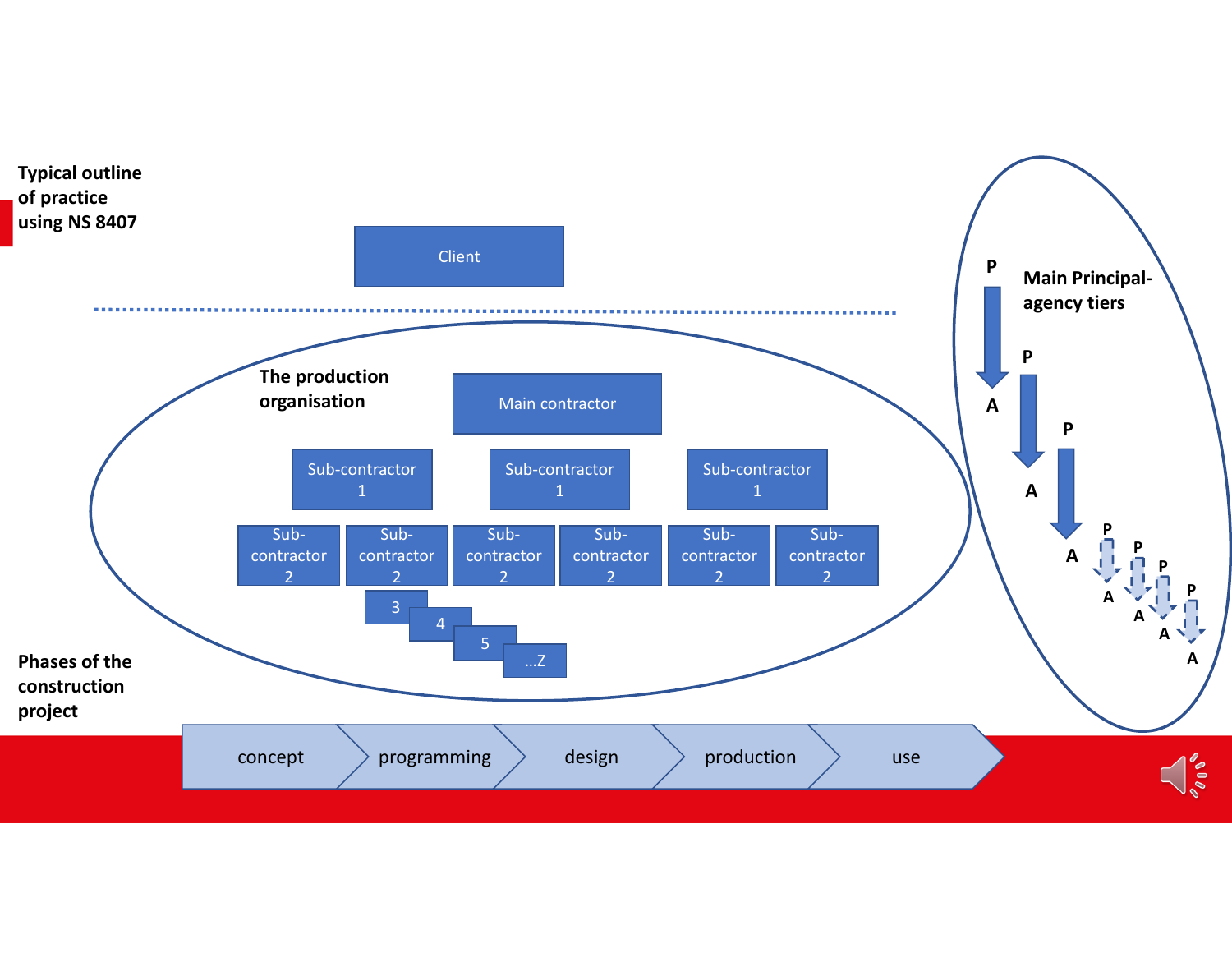According to the general outline of P/A‐theory, this means that

1) there will probably be <sup>a</sup> **lack of goal alignment** between the sub‐contractors and the project client;



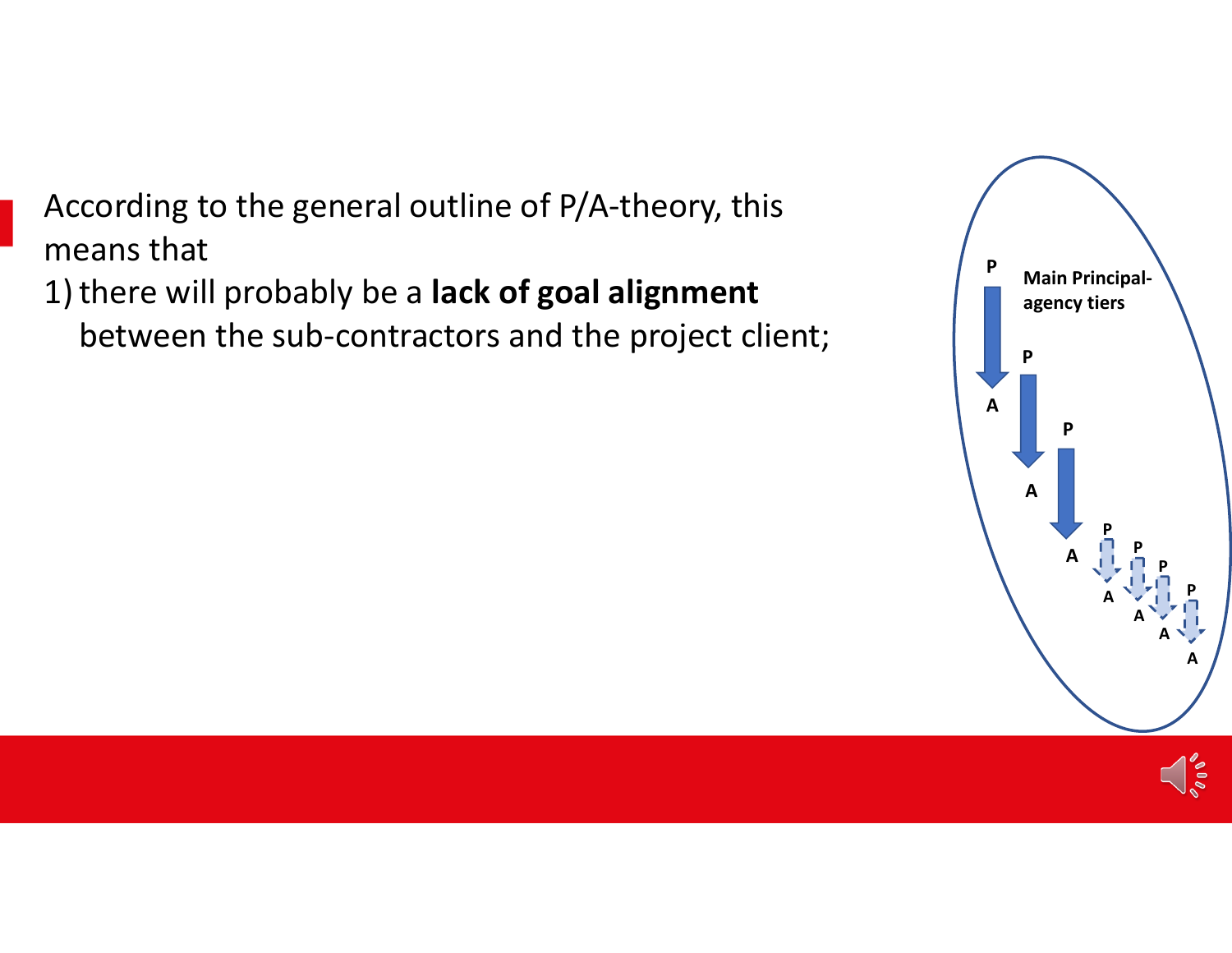According to the general outline of P/A‐theory, this means that

1) there will probably be <sup>a</sup> **lack of goal alignment** between the sub‐contractors and the project client; 2) there will be <sup>a</sup> **severe information asymmetry** problem due to the organisational form of the project and that

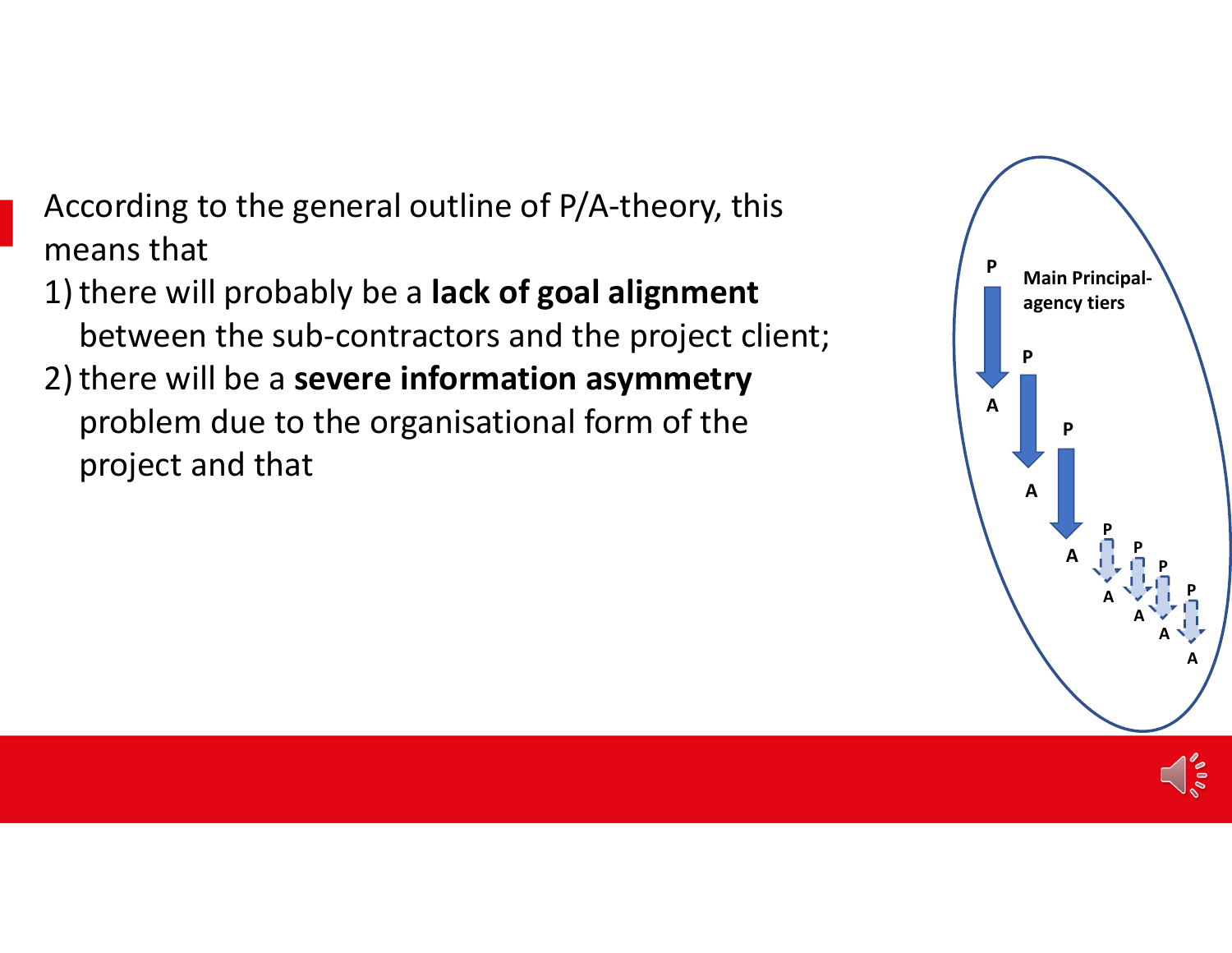According to the general outline of P/A‐theory, this means that

1) there will probably be <sup>a</sup> **lack of goal alignment** between the sub‐contractors and the project client; 2) there will be <sup>a</sup> **severe information asymmetry** problem due to the organisational form of the project and that 3) this will probably mean that **the client** (dependent on the number of levels of sub‐contractors involved) **will have little to no information** of what actually happens at the level of the organisation where actual physical work is carried out – **including being aware or not of criminal activity**.

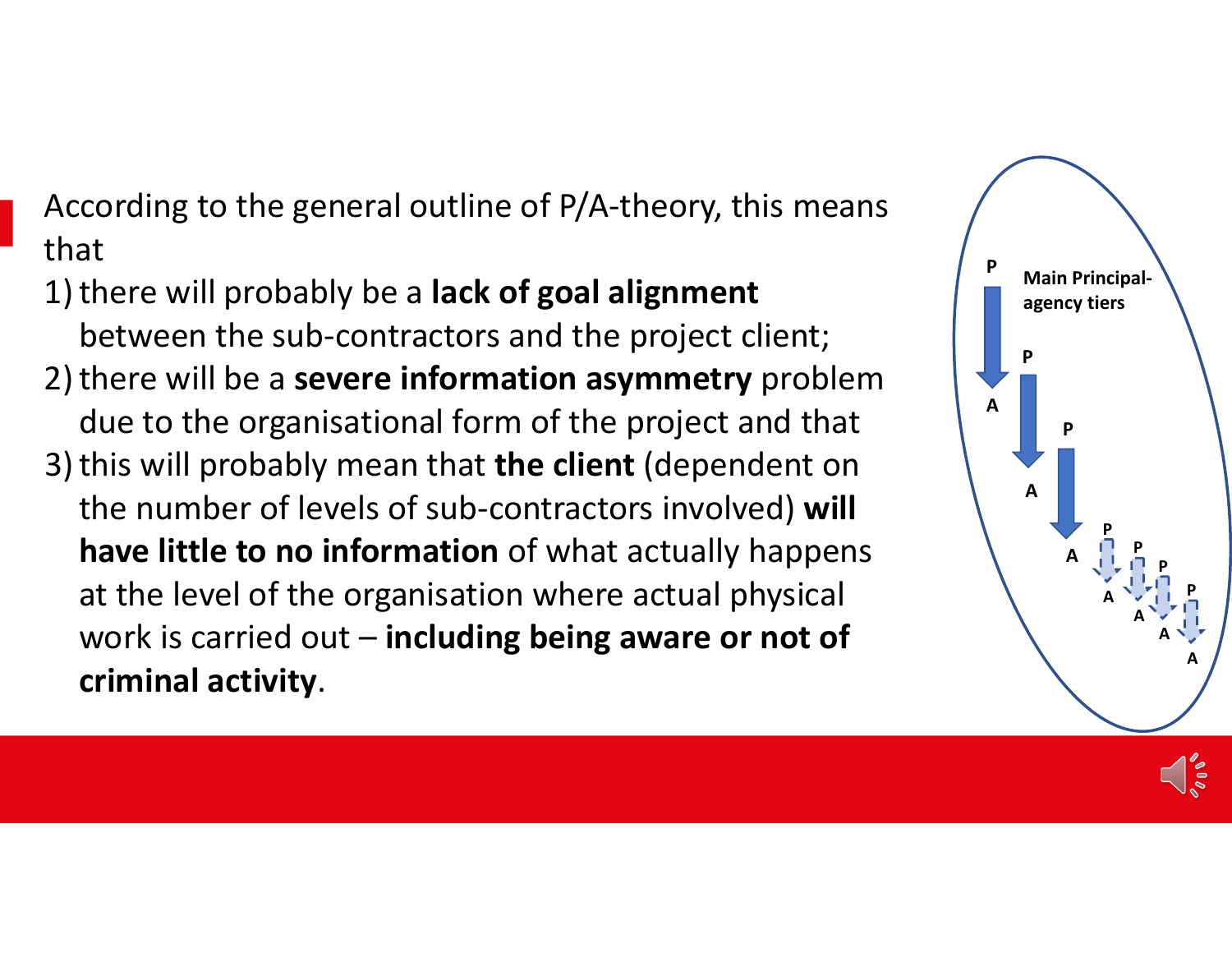

### **Measures that can be envisaged for countering the criminal activity identified**

- 1. Contract design and management
- 2. Laws and control efforts
- 3. Production control